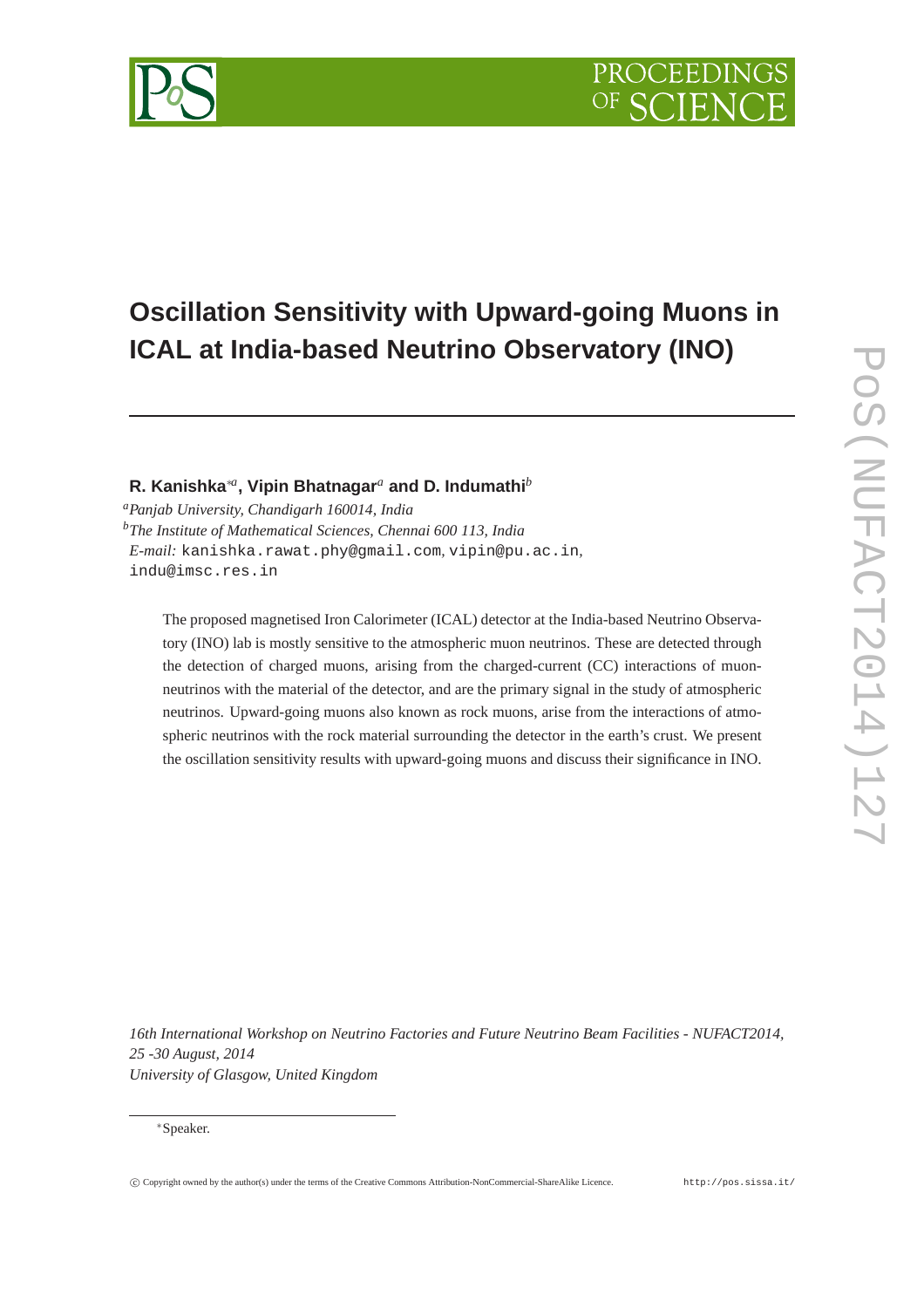# **1. Introduction**

Upward-going or rock muons [1] [2] provide an independent measurement of the oscillation parameters. An independent measurement will further provide a consistency check with the contained vertex analysis and would result in slight improvement of the overall measurement. Though the sensitivity of upward-going muons to the oscillation parameters is lower than contained vertex events, even then the analysis is helpful in any neutrino experiment. Here we show some preliminary results on upward-going muons. A comparison with Super-K results is also done for the consistency. In this paper, we present the oscillation sensitivity with upward-going muons in ICAL [3] using the resolutions and efficiencies of the peripheral and side region (mainly bottom part) [4] of the ICAL detector.

Iron CALorimeter (ICAL) consists of three identical modules of dimension 16 m  $\times$  16 m  $\times$  14.45 m, with 151 layers of 5.6 cm thick magnetized iron plates interleaved by Resistive Plate Chambers (RPCs) [5]. The RPCs are active detector elements and have good position and time resolution. The magnetic field which is generated by passing current through copper coils, which pass through coil slots in the plates as shown in Fig. 1, is distributed non-uniformly in such a way that it divides the whole ICAL (each module) in three main regions. The main region is "central region" [7]; within which the coils slots has the highest, and uniform  $(B<sub>v</sub>)$  magnetic field. The region in which the field is about 15% smaller and in the opposite direction to the central region, is labelled as the "side region" (outside the coil slots in the *x* direction). The region labelled as "peripheral region" [4] (outside the central region in the *y* direction) has the changing magnetic field in both direction and magnitude. Hence, both the side and peripheral regions will be affected by edge effects i.e., both of them have partially contained events. So, the resolutions and efficiencies in peripheral and side region are worse than the central region. Alongwith them, there is one right and left side of the detector, both of them contains resolution of the side region. Three front and back of the detector contains resolution of the peripheral region whereas the three bottom part of the ICAL has the resolution which contains average of the resolutions of all the regions. Our study includes resolutions and efficiencies generated at the three bottom part of the detector.

The paper is organised as follows: we will discuss the production of upward-going muons in ICAL detector in next subsection. We discuss the methodology in section 2 and oscillation results in section 3. We conclude with discussions in the section 4.

### **1.1 Upward-Going Muons at ICAL Detector**

Upward-going muons basically arise from the interactions of atmospheric neutrinos with the rock material surrounding the detector, and it carries the signature of oscillation. But as the muon energy increases, its survival probability  $(P_{\mu\mu})$  (given by eq. (1.1)) goes to one.

$$
P_{\mu\mu} = 1 - \sin^2 2\theta_{23} \sin^2 (1.27 \times \Delta m_{32}^2 \times \frac{L}{E})
$$
 (1.1)

where,  $\theta_{23} = 45^\circ$ ,  $\Delta m_{32}^2 = 2.4 \times 10^{-3} eV^2$ 

Fig. 2 shows the production of upward-going muons at ICAL. Neutrinos after interacting with rock produce hadrons [8] which gets absorbed in the rock, and upward-going muons, which travels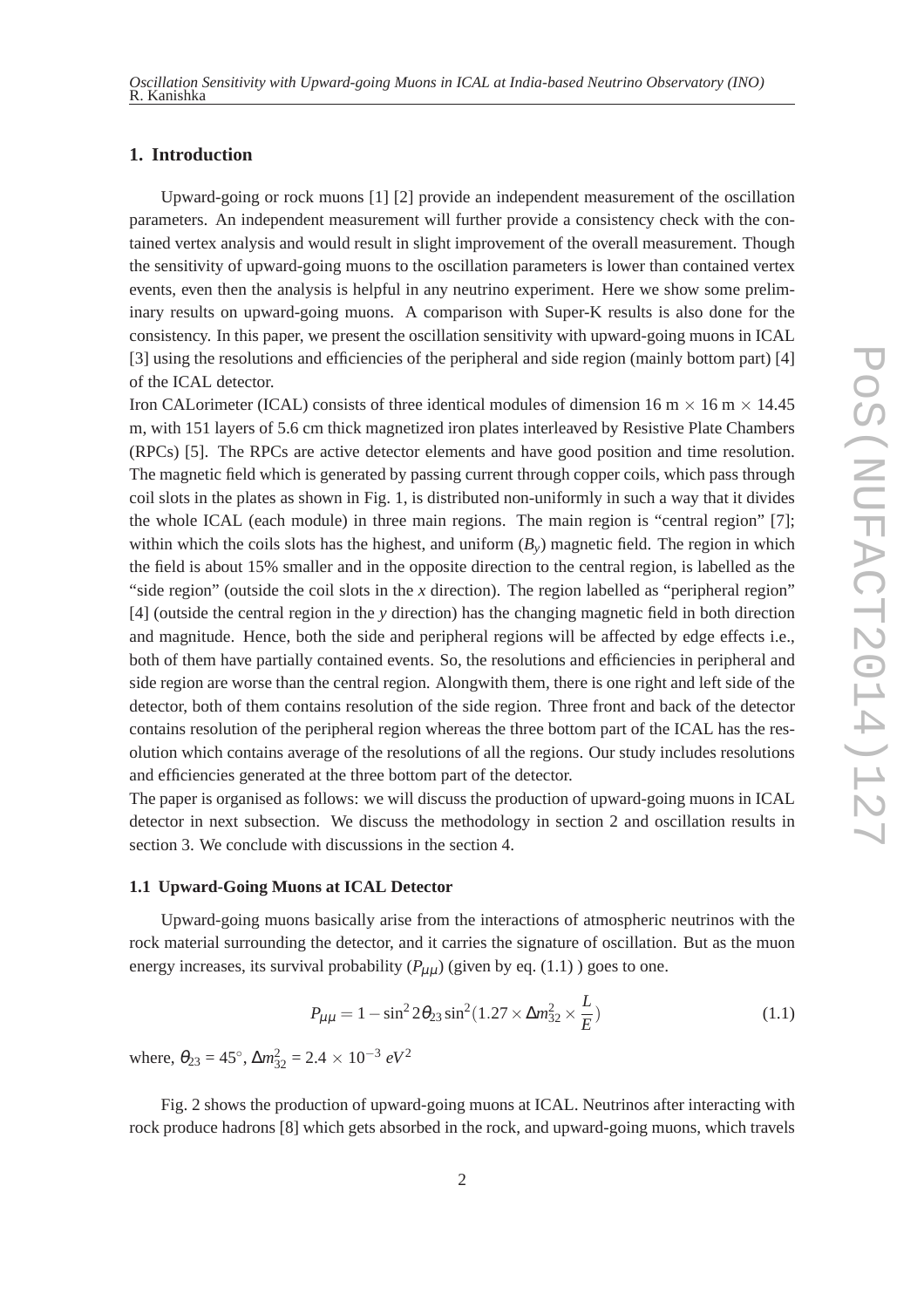

**Fig. 1:** Magnetic field map as generated by the MAGNET6 [6] software. Here, A: (x=0, y=-650, z=0) cm, B:  $(x=300, y=-650, z=0)$  cm, C:  $(x=-2270, y=0, z=0)$  cm; actually located in the left-most module.

the distance L and makes angle  $\theta$  with the z - axis w.r.t ICAL, then finally reaches the ICAL detector. Due to its production mechanism, upward-going muons are to be discriminated from two kind of events: the neutrino events producing muons through the interactions inside ICAL detector, which comes under the main studies of ICAL. This can be eliminated by taking muon track which comes from outside the ICAL detector. Secondly, cosmic ray muon events produced in the earth's atmosphere directly interacting with ICAL; these are the main background of the ICAL detector. This can be eliminated by putting an angle cut (discussed in the next section), which only allows upward-going muons for the analysis.



**Fig. 2:** Production of upward-going muons at ICAL.

Muon loses most of the energy in the rock before it reaches detector so the oscillation signature becomes more complicated. Though their number is reduced due to neutrinos undergoing oscilla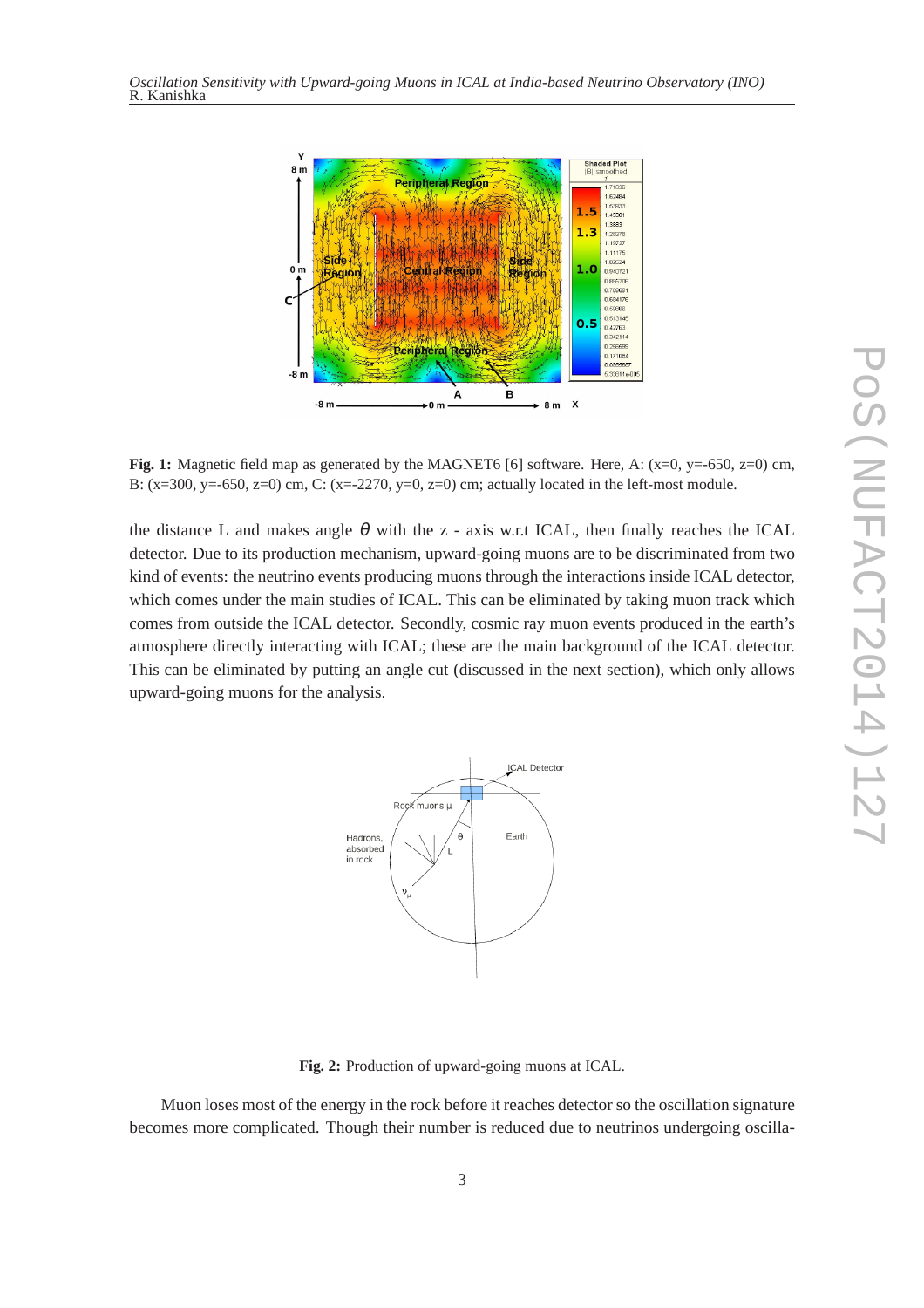tions and also due to energy loss mechanisms, even then they are significant for ICAL detector. Fig. 3 shows the linear relationship in the energy of muons  $E_{\mu}$ , calculated from formula (eq. (1.3)) vs. *E*<sup>µ</sup> from Nuance [9] (neutrino generator) data at the detector. The eq. (1.2) shows the average muon energy loss formula for muons of energy  $E_{\mu}$  in the rock.

$$
\frac{dE_{\mu}}{dx} = -a - bE_{\mu} \tag{1.2}
$$

The eq. (1.3) shows energy loss of the muons after the propagation of *X* g/sq.cm depth.

$$
E_{\mu} = (E_{\mu}^{0} + e)exp(-bX) - e
$$
\n(1.3)

where,  $E^0$  is the initial muon energy, *a* accounts for ionization losses and *b* accounts for the three radiation processes: bremsstrahlung, production of electron-positron pairs and photoproduction. We have,  $e = a/b = 500$  GeV.



**Fig. 3:**  $E_{\mu}$  calculated from formula vs.  $E_{\mu}$  from Nuance data at the detector.

In the next section, we discuss the methodology to study upward-going muons.

#### **2. Methodology**

Here we discuss the methodology adopted to generate the data and the contour in 2-dimensional parameter space (sin<sup>2</sup> 2θ<sub>23</sub>, Δm<sup>2</sup><sub>32</sub>) for upward-going muons. 200 years data is generated using NuanceV3.504 (neutrino generator). Input parameters taken for data generation are  $\theta_{23} = 45^\circ$  (sin  $\theta_{23}$  $= 0.707$ ), Δ*m*<sup>2</sup> = 2.4 × 10<sup>-3</sup> *eV*<sup>2</sup>, θ<sub>12</sub> = 34°, θ<sub>13</sub> = 0°, δ<sub>*cp*</sub> = 0. Dimension of the detector is taken such that no events are generated inside the detector; only its external geometry is required and the actual material in which interactions happen is rock, whose density is taken to be 2.65 gm/cc. To cut off cosmic ray backgrounds, a cut on angle was applied which is  $0^{\circ} < \theta < 70^{\circ}$  (cos  $\theta > 0.342$ ). We took only CC  $v_{\mu}$  events for the analysis which were not passed through ICAL detector (Geant4 [10] based INO-ICAL code<sup>[7]</sup>). Then, muon energy and angle is smeared according to the look-up tables of upward-going muons which includes resolutions and efficiencies of the bottom part of the whole ICAL detector. Data is oscillated using  $2$  - flavor formula (eq.  $(1.1)$ ) and binned into energy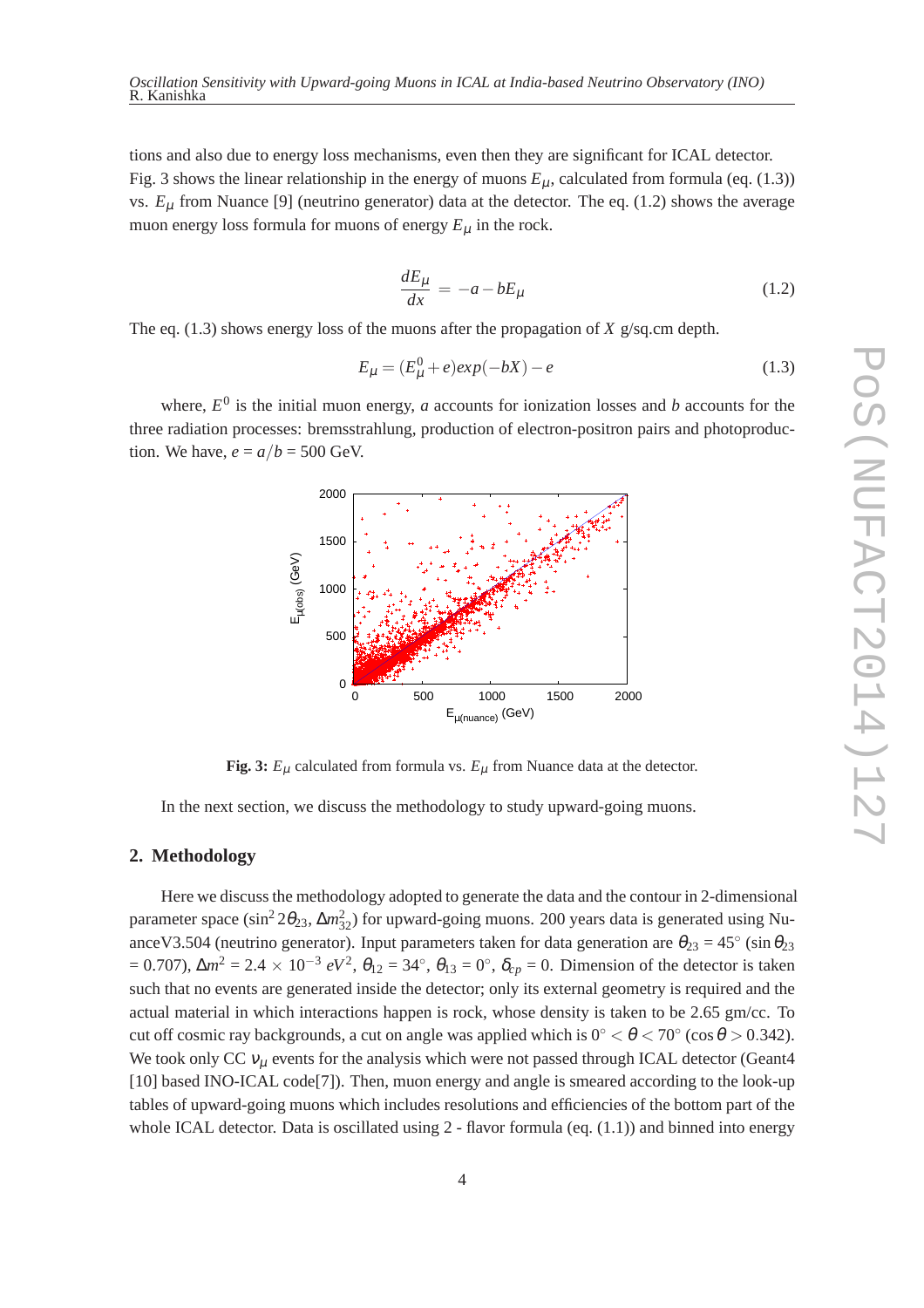and  $\cos\theta$  bins. The generated data sample has proportionately larger component of higher energy events which are not sensitive to the oscillations, so we have taken finer bins at lower energy. Energy range is taken from 1 to 256  $GeV/c$ . The cos  $\theta$  bins are taken as: 0.2-0.4, 0.4-0.6, 0.6-0.8, 0.8-1. Fig. 4 shows the survival probability  $P_{\mu\mu}$  for  $\theta_{13}=0^\circ$ . Here, figure shows that the probability goes to unity at higher energy, hence its not sensitive and therefore, we took fine bins at low energy.



**Fig. 4:** Survival probability  $P_{\mu\mu}$  for  $\theta_{13} = 0^\circ$  (generated from Nuance data).

Then, upward-going muon data is scaled down to 4.5 years to have a comparison with Super-K results.

The  $\chi^2$  definition with pull method; that takes into account systematic errors, is used in this analysis. Only one pull is used for our analysis, and  $\chi^2$  definition is given by the eq. (2.1):

$$
\chi^2 = \sum_{i} \left( \frac{N_i^{th}(1 + \pi \zeta) - N_i^{ex}}{\sigma_i^{stat}} \right)^2 + \zeta^2
$$
\n(2.1)

Where, the various parameters are:

- $N_i^{th}$ ,  $N_i^{ex}$  = theoretically predicted data and observed data.
- $\pi$  = systematic errors taken; normalisation error of 20%, no tilt factor included.
- $\zeta$  = Pull variable with respect to which  $\chi^2$  is minimized.
- $\sigma_i^{stat}$  = Statistical errors, defined as  $\sqrt{(N_i^{ex})}$ .

We have plotted 90% CL contours for the two parameters;  $\sin^2 2\theta_{23}$ ,  $\Delta m_{32}^2$  with  $\Delta \chi^2 = 4.61$ definition, and its shown in the next section. Our analysis does not include any background events. Charge identification (cid) efficiency is not taken, as we have combined  $\mu^-$  with  $\mu^+$  events. We will show the final results based on all the inputs, resolutions and efficiencies, in the next section.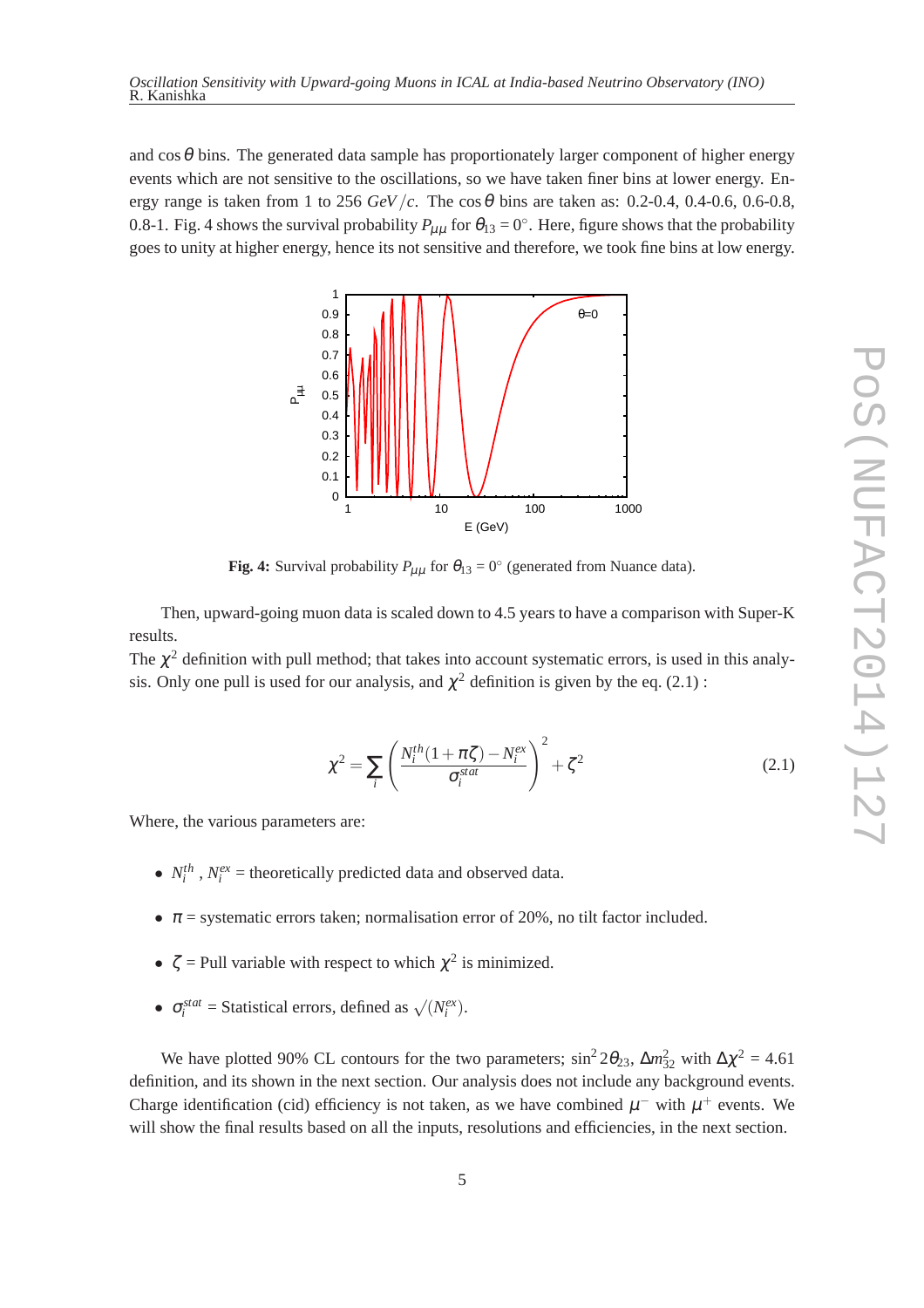## **3. Oscillations Results**

The energy distribution of muon  $(E_u)$  for different cos  $\theta$  bins is shown in Fig. 5. It is noticed that in first cos  $\theta$  bin i.e., 0.2 - 0.4 there are just few events, as we have put an angle cut of cos  $\theta$  > 0.342 to exclude cosmic ray background. Since, the events get oscillated at lower energy hence, there is fine binning at lower energy but not at higher energy (reason as explained from Fig. 4).



**Fig. 5:** Energy distribution of muon  $(E_{\mu})$  for different cos  $\theta$  bins.

Fig. 6 shows 90 % CL contour of ICAL for 4.5 years and is compared with Super-K [11] for consistency. For Super-K:  $\sin^2 2\theta_{23} = 0.765$ ,  $\Delta m_{32}^2 = (1.2 - 4.3) \times 10^{-3} eV^2$ . For ICAL :  $\sin^2 2\theta_{23} =$ 0.77,  $\Delta m_{32}^2 = (1.48 - 3.7) \times 10^{-3} eV^2$ , whereas, from CC atmospheric muon neutrino events (main ICAL studies with contained vertex events) [12]:  $\sin^2 2\theta_{23} = 0.979$ ,  $\Delta m_{32}^2 = (2.1 - 2.9) \times 10^{-3} eV^2$ . From both the parameters, the sensitivity is comparable for ICAL and Super-K with upward-going muons.

# **4. Discussions and Conclusion**

The ICAL detector at India-based Neutrino Observatory is a proposed underground facility to study the oscillation pattern of atmospheric neutrinos, precise measurement of oscillation parameters, probing neutrino mass hierarchy as well as new physics. An independent measurement of the oscillation parameters is provided by upward-going or rock muons [13] which would improve the overall measurement, though the sensitivity of upward-going muons to the oscillation parameters is lower than the contained vertex events. Upward-going muon comes from the interaction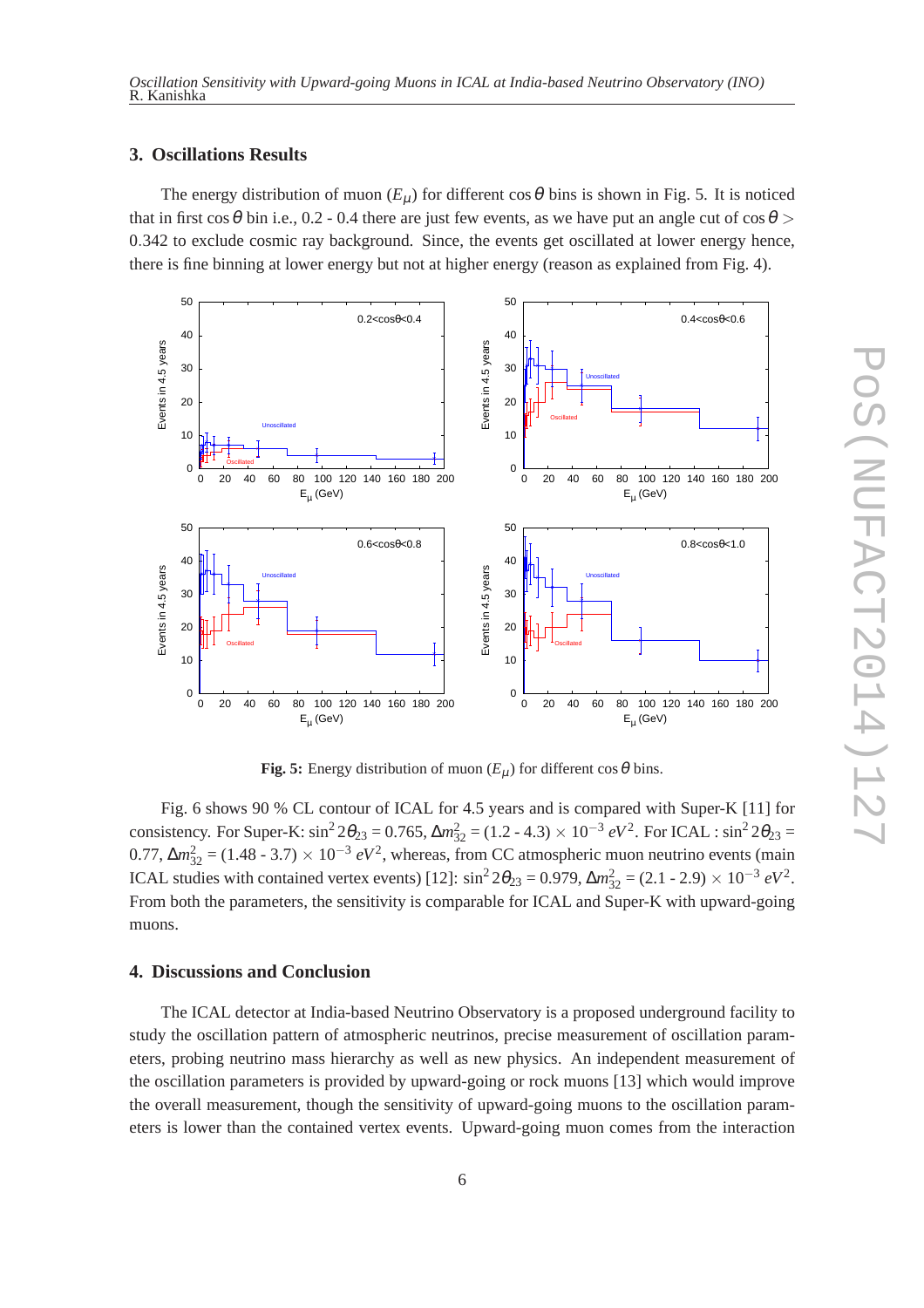

**Fig. 6:** 90 % CL contour of ICAL and Super-K in 4.5 years of data.

of atmospheric neutrinos with the rock material surrounding the detector, and carries the signature of oscillation. For this analysis, resolutions and efficiencies were taken for the events going from inside the bottom part of the detector. 90 % CL contour was obtained for ICAL for 4.5 years of data which gives  $\sin^2 2\theta_{23} = 0.77$ ,  $\Delta m_{32}^2 = (1.48 - 3.7) \times 10^{-3} eV^2$ . These results are compared with Super-K data also, and the sensitivity for upward-going muons is comparable for both ICAL and Super-K detector. The ICAL reach in 10 years will be more informative and will help in the better understanding, and the work related to it is going on.

**Acknowledgements** : We thank INO collaboration for the help and support. We also thank the INO Physics group coordinators for their comments and suggestions. R. Kanishka acknowledges UGC/DST (Govt. of India) for financial support.

## **References**

- [1] Y. Fukuda et al., Super-Kamiokande Collaboration, *Measurement of the flux and zenith-angle distribution of upward through-going muons by Super-Kamiokande*, *Phys. Rev. Lett.* **82** (1999) 2644, [arXiv:9812014v2].
- [2] Y. Ashie et al., Super-Kamiokande Collaboration, *A Measurement of Atmospheric Neutrino Oscillation Parameters by Super-Kamiokande-I*, *Phys. Rev. D* **71** (2005) 112005, [arXiv:0501064v2].
- [3] M. S. Athar et al., 2006 *India-based Neutrino Observatory: Project Report Volume I*, http://www.ino.tifr.res.in/ino/OpenReports/INOReport.pdf.
- [4] R. Kanishka et al., *Simulations Study of Muon Response in the Peripheral Regions of the Iron Calorimeter Detector at the India-based Neutrino Observatory*, submitted to JINST, 2014.
- [5] B. Satyanarayana, *Design and Characterisation Studies of Resistive Plate Chambers*, PhD thesis, Department of Physics, IIT Bombay, PHY-PHD-10-701, (2009).
- [6] Infolytica Corp., *Electromagnetic field simulation software*, http://www.infolytica.com/en/products/magnet/.
- [7] A. Chatterjee et al., *A Simulations Study of the Muon Response of the Iron Calorimeter detector at the India-based Neutrino Observatory*, 2014 *JINST* **9** P07001, [arXiv:1405.7243].